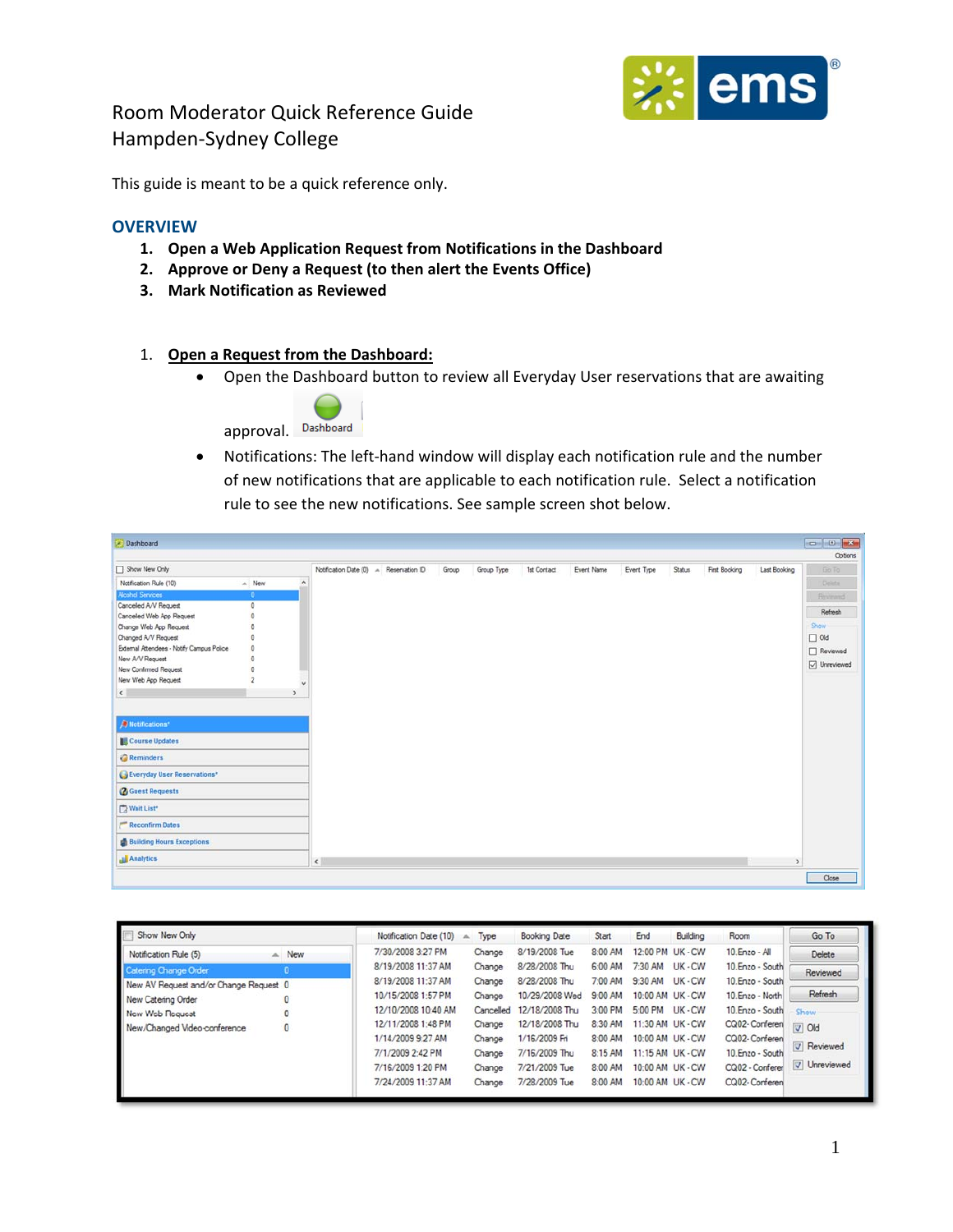

● Double-click on the room request in the right-hand window to open the reservation in the Navigator.

| General Council Annual |                                                   | User Defined Fields (0)                    |           |                               | Transactions (0)   | History                                               |                      | ×<br>Emails (0)               |  |
|------------------------|---------------------------------------------------|--------------------------------------------|-----------|-------------------------------|--------------------|-------------------------------------------------------|----------------------|-------------------------------|--|
| 7/27/2015 Mon 7        |                                                   | Reservation Summary                        |           | <b>D</b> Properties           | Reminders (0)      | Comments (0)                                          | B<br>Attachments (0) |                               |  |
|                        | Event Name:                                       | <b>General Council Annual Reception</b>    |           | Status:                       | <b>Web Request</b> |                                                       |                      | Edit                          |  |
|                        | Employees:<br><b>1st Contact:</b>                 | <b>Provost's Office</b><br><b>John Ray</b> |           |                               |                    | Confirmation                                          |                      |                               |  |
|                        | Phone:                                            | 240-4229177                                |           | Event Coordin<br>Salesperson: | (none)<br>$(more)$ |                                                       |                      | Change Status                 |  |
|                        | Reservation No.:                                  | 13                                         |           |                               |                    |                                                       |                      |                               |  |
|                        |                                                   |                                            |           |                               |                    |                                                       |                      |                               |  |
|                        | Drag a column header here to group by that column |                                            |           |                               |                    |                                                       |                      | New                           |  |
|                        | Date                                              | Start<br>End                               | Time Zone | Building                      | Room<br>Event      | Event Type                                            | Status               | <b>Update Pricing</b><br>Edit |  |
|                        | ٠                                                 | 7/27/2015 Mon 7:00 PM 11:30 PM MT          |           | SMTH                          |                    | SMTH 102 General Council Annual Reception Maintenance | Web Request          | Delete                        |  |
|                        |                                                   |                                            |           |                               |                    |                                                       |                      | Tools                         |  |
|                        |                                                   |                                            |           |                               |                    |                                                       |                      | Details                       |  |

#### 2. **Approve or deny a request from the Navigator:**

- Review the events scheduled in rooms around this request and determine if this request is suitable.
- Right-click and select "Go to Book" to see other bookings in that room and the surrounding rooms.
- Select the Reservation level of the reservation. This is the top layer in the left-hand pane just like in the image above.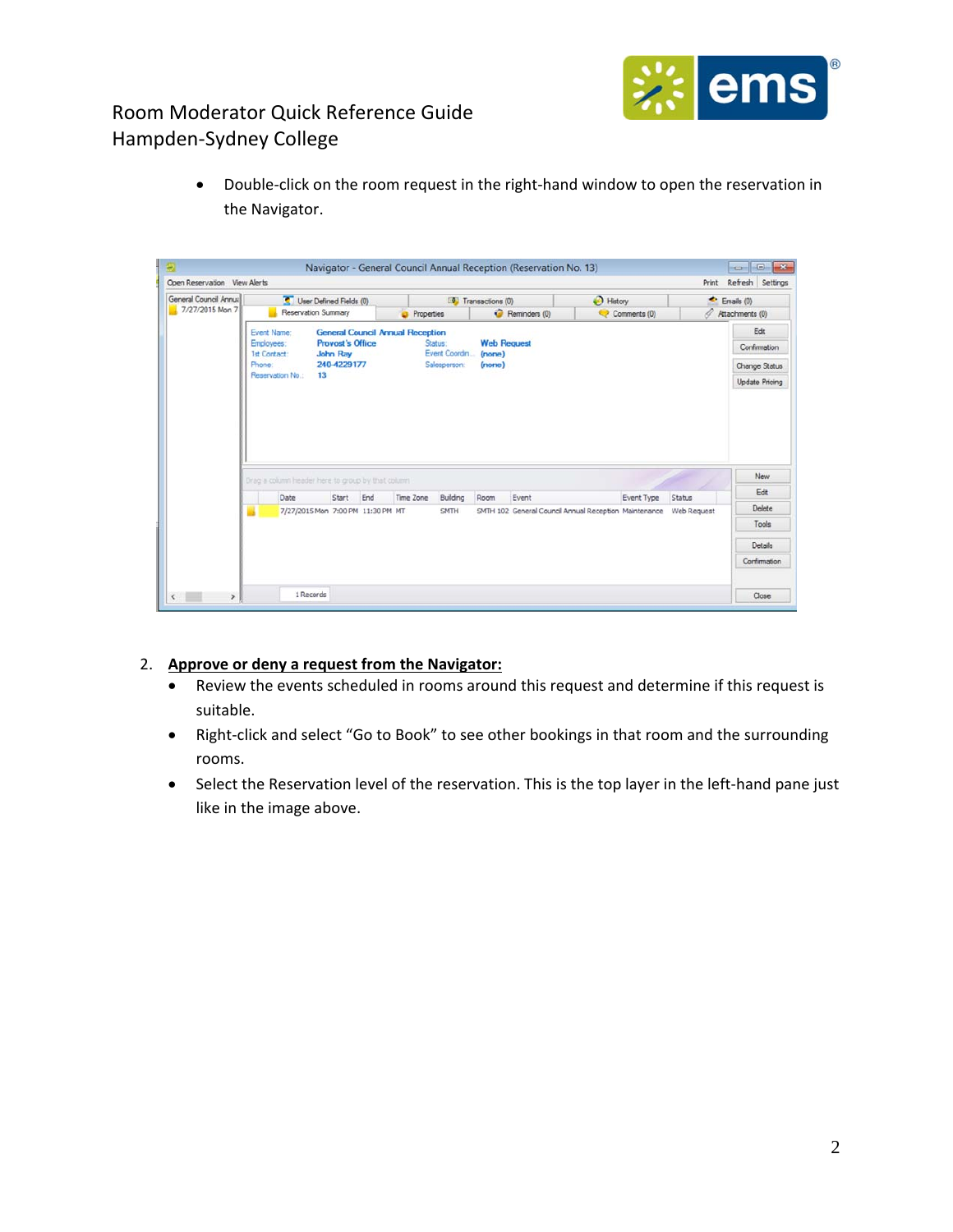

Click the Change Status button located on the right side of the Navigator window

|                                  | (Reservation No. 13) - Change Booking Status                         |
|----------------------------------|----------------------------------------------------------------------|
| Status:                          | Confirmed<br>Current Reservation Status: Web Request<br>$\checkmark$ |
| Reconfirm Date:                  | $\overline{\phantom{a}}$                                             |
| Update Reservation Status:       | ☑                                                                    |
| Send Confirmation If Successful: | ☑                                                                    |
|                                  |                                                                      |
|                                  |                                                                      |
|                                  |                                                                      |
|                                  |                                                                      |
|                                  |                                                                      |
|                                  |                                                                      |
|                                  |                                                                      |
|                                  |                                                                      |
|                                  |                                                                      |
|                                  |                                                                      |
| Cancel                           | Next >                                                               |

- Choose the appropriate status for this request (either Moderator Approved or Moderator Denied)
- Make sure that Update Reservation Status" is Checked and "Send Confirmation if Successful" is unchecked
- Select All at the bottom right of the window. Click Finish. (At this point, the notification will be sent to the Events Office to finalize.)

|                      |                          |              |                      |          |      | (Reservation No. 13) - Change Booking Status          |                                   |               |
|----------------------|--------------------------|--------------|----------------------|----------|------|-------------------------------------------------------|-----------------------------------|---------------|
| Select Bookings:     |                          |              |                      |          |      |                                                       |                                   |               |
| Date                 | $\triangle$ Weekday      | <b>Start</b> | End                  | Building | Room | Event                                                 | <b>Status</b>                     | Servic        |
| 7/27/2015 Mon Monday |                          | 7:00 PM      | 11:30 PM SMTH        |          |      | SMTH 102 General Council Annual Reception Web Request |                                   |               |
|                      |                          |              |                      |          |      |                                                       |                                   |               |
|                      |                          |              |                      |          |      |                                                       |                                   |               |
|                      |                          |              |                      |          |      |                                                       |                                   |               |
|                      |                          |              |                      |          |      |                                                       |                                   |               |
|                      |                          |              |                      |          |      |                                                       |                                   |               |
|                      |                          |              |                      |          |      |                                                       |                                   |               |
|                      |                          |              |                      |          |      |                                                       |                                   |               |
|                      |                          |              |                      |          |      |                                                       |                                   |               |
|                      |                          |              |                      |          |      |                                                       |                                   |               |
|                      |                          |              |                      |          |      |                                                       |                                   |               |
|                      |                          |              |                      |          |      |                                                       |                                   |               |
| ≺                    |                          |              |                      |          |      |                                                       |                                   | $\rightarrow$ |
|                      | Hide Cancelled Bookings: |              | Hide Old Bookings: V |          |      |                                                       | Select All<br><b>Unselect All</b> |               |
|                      |                          |              |                      |          |      |                                                       |                                   |               |
| Cancel               |                          |              |                      |          |      |                                                       | < Previous                        | Finish        |
|                      |                          |              |                      |          |      |                                                       |                                   |               |